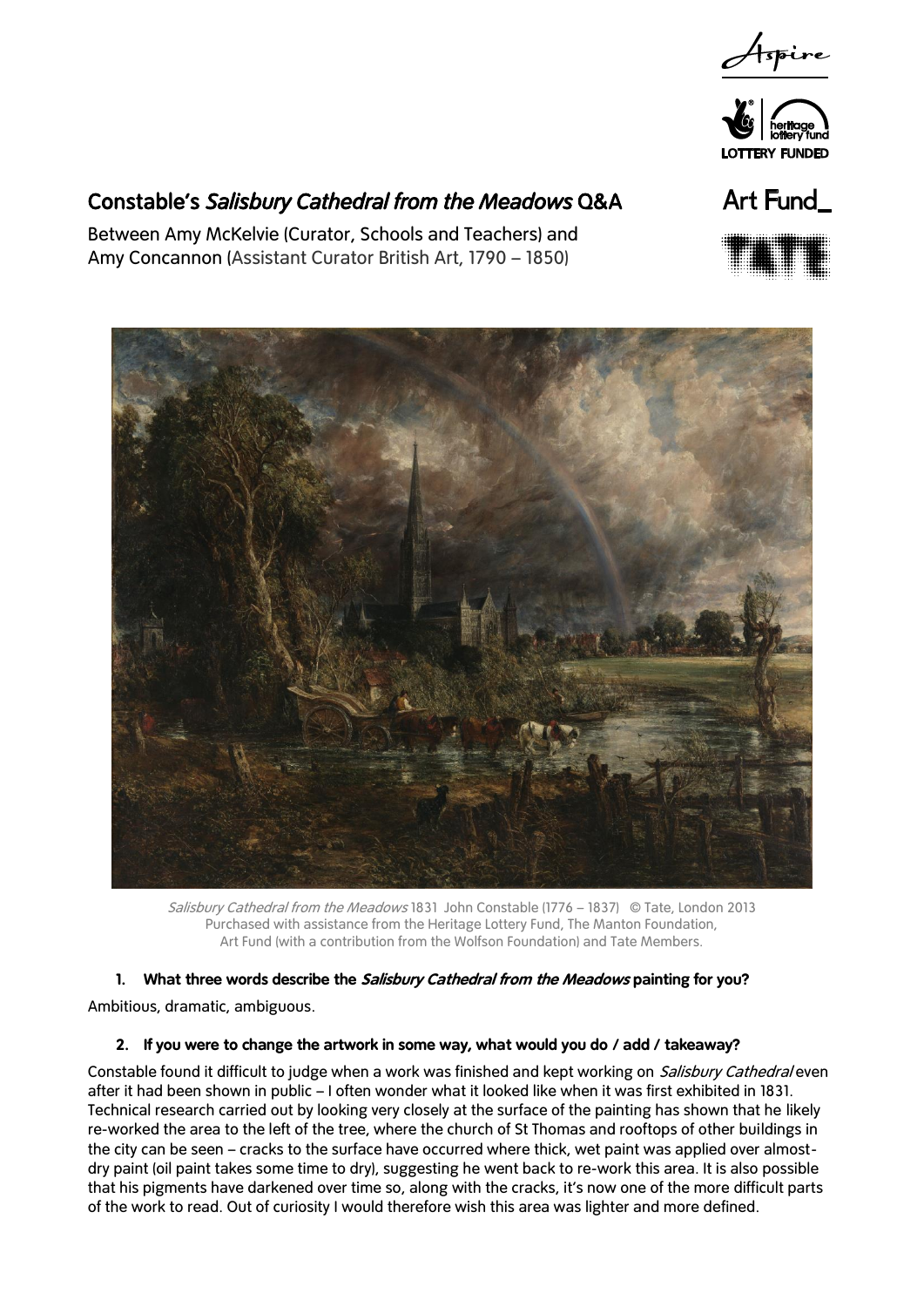# **3. The Aspire partnership has enabled the painting to travel to both rural and urban settings, how do you think these different contexts impact on how people look at the artwork and what they experience?**

Everyone brings their own experiences and ideas to an artwork and it's impossible to pre-empt what different people will see when they look at Salisbury Cathedral from the Meadows. Some who view it will know the landscape – or even live in it, as the painting is being shown in Salisbury – but whether the viewer knows the landscape or not, lives in a city or lives in the countryside, the painting presents itself as a window onto another world entirely, the world as seen by Constable. It's a world painted in thick, textured paint that takes some adjusting to – step too close and it's hard to make things out, go too far away, and you lose sight of the detail. Regardless of what elements speak to people the most – be it the cathedral, the field, or the figures – the painted surface is something we've all got to scrutinise before we can experience the world as Constable presents it.

I should also add that no two galleries are the same. Lighting, wall colour, temperature and sounds all impact on how we experience an artwork and are things that curators and gallery staff consider carefully when displaying works of art.

# **4. Can you describe the journey of the painting from its arrival at Tate Britain to the gallery walls? Who is involved? What do they do?**

The painting travels in its own bespoke wooden box, which we call a crate that is fitted out with foam inside to keep the painting in place and buffer against vibrations when it's on the road. Upon arrival at the gallery, it will be met by a team of specially-trained art handlers, who will carefully wheel the box off the truck and into the gallery space. The box will be left unopened overnight so that the painting can acclimatise to the strictly controlled levels of temperature and humidity in the gallery space – sudden changes of climate can cause the canvas and its wooden stretcher to shrink or expand, which could cause damage to the paint on its surface.

The next day, the art handlers will carefully open the box and lay the painting up against a wall for inspection by a conservator, who is trained to analyse its condition and administer treatments if needed. They look for any change in its appearance, however small: for example noting whether cracks on the surface have appeared, or have grown, or whether flakes of paint have lifted off. Overall, Salisbury Cathedral is in good condition – remember, it's nearly 200 years old! When it first came to Tate it received an all-over clean with a saline solution, which gently removed a layer of dust and dirt that had accumulated on the surface. It won't need cleaning like that again for some time. Conservators also inspect the frame, looking to see whether any new chips to the moulding (the wooden carving) or the gold-leaf gilding have occurred in transit. When moving the painting art handlers use gloves to prevent oil and dirt from their hands damaging the frame because oil from skin dulls the gilding.

The curator will confirm the position the painting will hang in before the art handlers take measurements, drill holes in the wall for the painting's special fixings to be hung off, and make sure the painting is fitted securely. The curator then works with lighting technicians to achieve a scheme of lighting that allows the painting to be seen clearly but which does not exceed a level of lux (meaure of light) that would damage the painting. Lighting can also be used to create an atmosphere. A label, which the curator has written, and which will have been printed beforehand is then fixed to the wall and, when the tools are tidied away, the space is opened to the public.

# **5. As curator, if there were no limitations, which artwork/s would you choose to place alongside Salisbury Cathedral from the Meadows and why?**

So many! I'd love to go back in time and see it displayed at the Royal Academy in 1831, where it would have been hung frame-to-frame with hundreds of other paintings, all clamouring for our attention, including one by J.M.W. Turner in Tate's collection, *Caligula's Palace and Bridge*, which hung nearby that year. I'd also love to see all his six-foot paintings hung in one room so as to compare almost twenty years of paintings on that scale – it'd have to be a big room, though!

# **6. Which contemporary artists would you want to look at in relation to Salisbury Cathedral from the Meadows? What is the connection or point of departure?**

Lucian Freud is well known for his admiration of Constable's work, particularly his portraits stating: 'I've always thought it completely loopy for people to go on about portrait painters, English portrait painters, and not to have Constable among them.'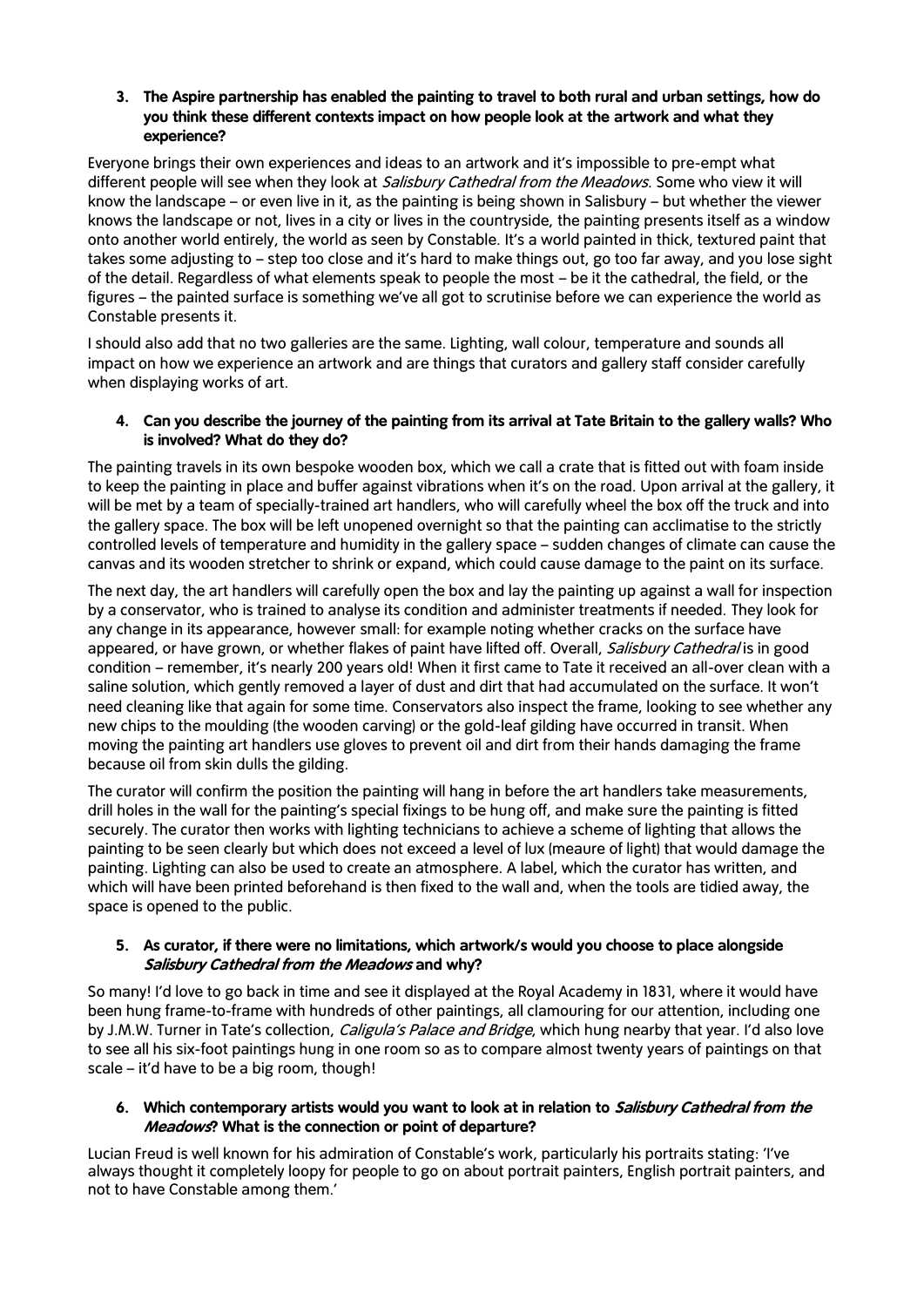Despite initially feeling that Constable's work was both 'ridiculous' and 'soppy', Freud became especially taken with Constable's *Study for the Trunk of an Elm Tree* c.1821, a work he tried copying, but gave up because it was so difficult (Freud went on to produce the etching *Elm Tree after Constable* in 2003). However his love of Constable's work did not deepen until later, and arose out of an understanding of the feeling behind the work. This is perhaps where the resonances between Constable and Freud are most clearly demonstrated, in the relationship between artist and subject: just as Constable's landscape paintings demonstrate a close focus on place and the changing face of nature, so his studies of people encourage an intimate view of an individual and depict something of their relationship with the artist.

Whenever I see Leon Kossoff's work I think of Constable. Kossoff was inspired by Constable, and made a print after Salisbury Cathedral from the Meadows [\(www.tate.org.uk/art/artworks/kossoff-from-constable](http://www.tate.org.uk/art/artworks/kossoff-from-constable-salisbury-cathedral-from-the-meadows-plate-1-p20318)[salisbury-cathedral-from-the-meadows-plate-1-p20318\)](http://www.tate.org.uk/art/artworks/kossoff-from-constable-salisbury-cathedral-from-the-meadows-plate-1-p20318) but it's in Kossoff's paintings that I see a synergy. Both artists put such energy into their work via the thickly-laid paint, which we call impasto. It gives an almost sculptural quality to the works. There's a work by Kossoff in Tate's collection featuring Spitalfields church, which is painted in a cool colouring and bends so as to be seen within the square canvas but still towers above the street [\(www.tate.org.uk/art/artworks/kossoff-christ-church-spitalfields-morning-t06735\),](http://www.tate.org.uk/art/artworks/kossoff-christ-church-spitalfields-morning-t06735) reminding me of Salisbury Cathedral's towering spire and the cool atmosphere of Constable's painting. In others like Willesden Junction, Morning in October [\(www.tate.org.uk/art/artworks/kossoff-willesden](http://www.tate.org.uk/art/artworks/kossoff-willesden-junction-morning-in-october-l02671)[junction-morning-in-october-l02671\)](http://www.tate.org.uk/art/artworks/kossoff-willesden-junction-morning-in-october-l02671), Kossoff presents an expanded perspective – a panoramic view – which takes in lots of elements. Constable was also aiming for this expanded view in *Salisbury* (you can't really see everything you can see in the painting from his supposed vantage point). Another point of common interest between the two is atmospheric effect. Both these works by Kossoff contain reference to the time of day they depict, something Constable often did, too.



Top: From Constable: Salisbury Cathedral from the Meadows (plate 1) 1996–7 Middle: Christ Church, Spitalfields, Morning 1990 Bottom: Willesden Junction, Morning in October 1971 [Leon Kossoff](http://www.tate.org.uk/art/artists/leon-kossoff-1436) (b. 1926) [© Leon Kossoff](http://www.tate.org.uk/about/who-we-are/policies-and-procedures/website-terms-use/copyright-and-permissions)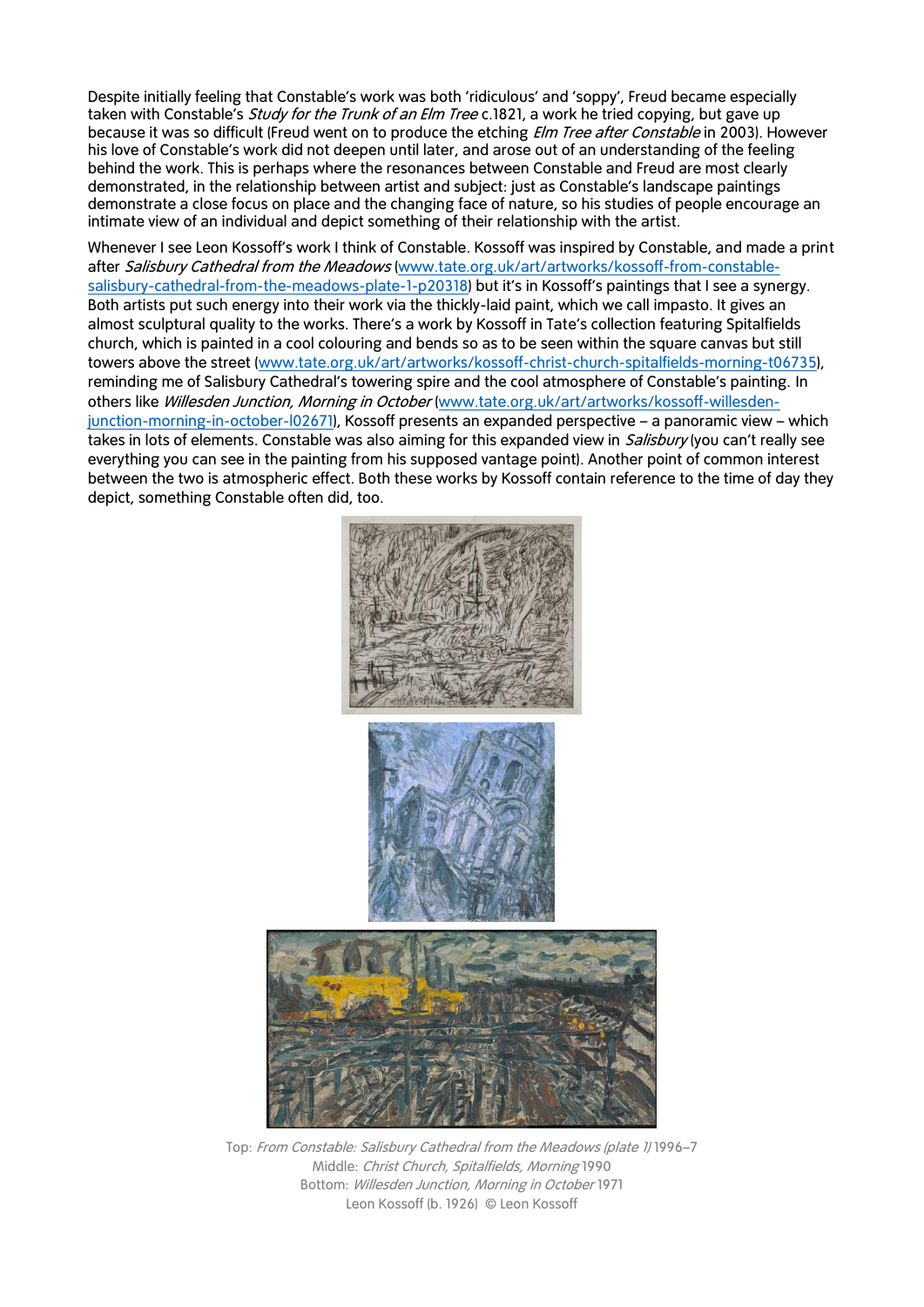Another is David Hockney, whose thoughts about Constable in 1976 were captured in a work in Tate's collection, For John Constable [\(www.tate.org.uk/art/artworks/hockney-for-john-constable-p03184\)](http://www.tate.org.uk/art/artworks/hockney-for-john-constable-p03184), a specially-commissioned print series to celebrate the bicentenary of Constable's birth. Of Hockney's recent works I'd like to see Salisbury Cathedral in tandem with Hockney's work featuring East Yorkshire on a monumental scale. I think Constable was trying to achieve a similar kind of all-encompassing immersion I felt when I saw some of the huge pictures – and video installations – by Hockney in his 2012 Royal Academy exhibition, A Bigger Picture. There's perhaps some parralels to be drawn between the two artists' use of perspective, too. Neither artist necessarily always adheres to what's optically and geometrically precise but rather exploits perspective as a way to draw you in and through the landscape.

### **7. Salisbury Cathedral from the Meadows is often referred to as a 'masterpiece', what does that mean to you? What makes a masterpiece? Who decides?**

I have rarely felt comfortable referring to paintings as 'masterpieces' – in historic art, it's often a label that's added by art historians, curators or art dealers to denote a work of art that stands out amongst others. Often, too, it's a label applied long after the artist was alive and assumes a judgement based on criteria that the artist might not have agreed with. In the case of *Salisbury Cathedral*, however, I feel more confident that the term 'masterpiece' can be applied: he felt that way about this work, ensuring it was seen in multiple exhibitions and returning to it to make it 'his best' work. Upon his death, close friends of his thought the work should be the one chosen to represent him in the National Gallery, with one of those friends, fellow painter Charles Robert Leslie, believing it to represent 'the fullest impression of the compass of his art'. In other words, it was the most representative of what Constable hoped to achieve through his works.

# **8. In the Tate Schools and Teachers team we often quote Gabriel Orozco in relation to our practice:**

# **'What is important is not so much what people see in the gallery but what people see after looking at these things, how they confront reality again'.**

### **How does looking at Salisbury Cathedral from the Meadows change or impact on how you view at the contemporary world?**

Looking at the painting, or indeed any by Constable, for a long time and then emerging out of the gallery and into the world I am always a little more aware of the sky, or the way that light and shadow play out and what I would do to represent the complex shadows of bushes in the park, say.

My study of the themes that were prominent at the time Constable painted it – of widespread disatifaction with the political order, of debates about the place of religion, of concerns for the overcrowding of cities – make me think, quite simply, that, when it comes to what worries our society, nothing much has changed in 200 years. Our newspapers and the Internet are still full of debates on those very topics.

# **9. What question/s would you ask the artist John Constable about the painting if you could?**

That'd be a golden opportunty! I'd ask him if it was really finished; when exactly he added the rainbow, and why. I'd also ask him why he started it when he did. We have our ideas about his actions, but of course I'd like to know from him.

# **10. During a workshops for teachers at Tate Britain artist Emma Hart asked the group, 'what questions is this artwork asking you?'**

**She was asking the teachers to think about the questions a particular artwork was asking them about their own lives. Not so much about what the work might represent or symbolise but what it prompted in them, how it affected them.** 

#### **It's a difficult question to answer, but I want to ask what questions Salisbury Cathedral from the Meadows is asking you right now?**

It asks me to think about time and place in relation to my own life; how do the places I hold dear, or else know inside out, represent themselves in my mind, and how I might I share that information with others? It's a very enigmatic painting that keeps me thinking…and thinking…and I expect it will do so for a long time to come.